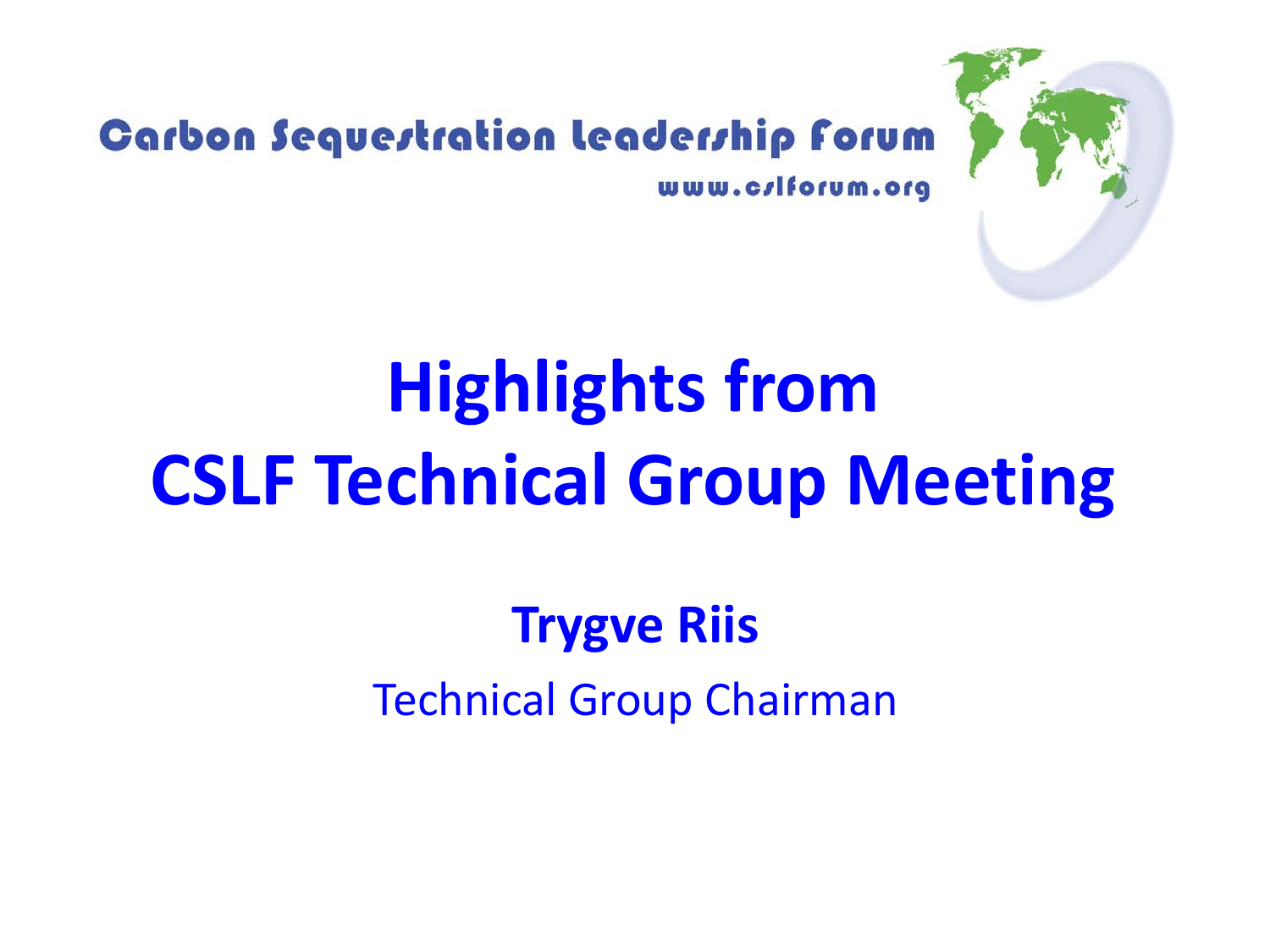

# **Jingbian CCS Project**



**Shaanxi Yanchang Petroleum (Group) Co., Ltd., China June 16, 2015**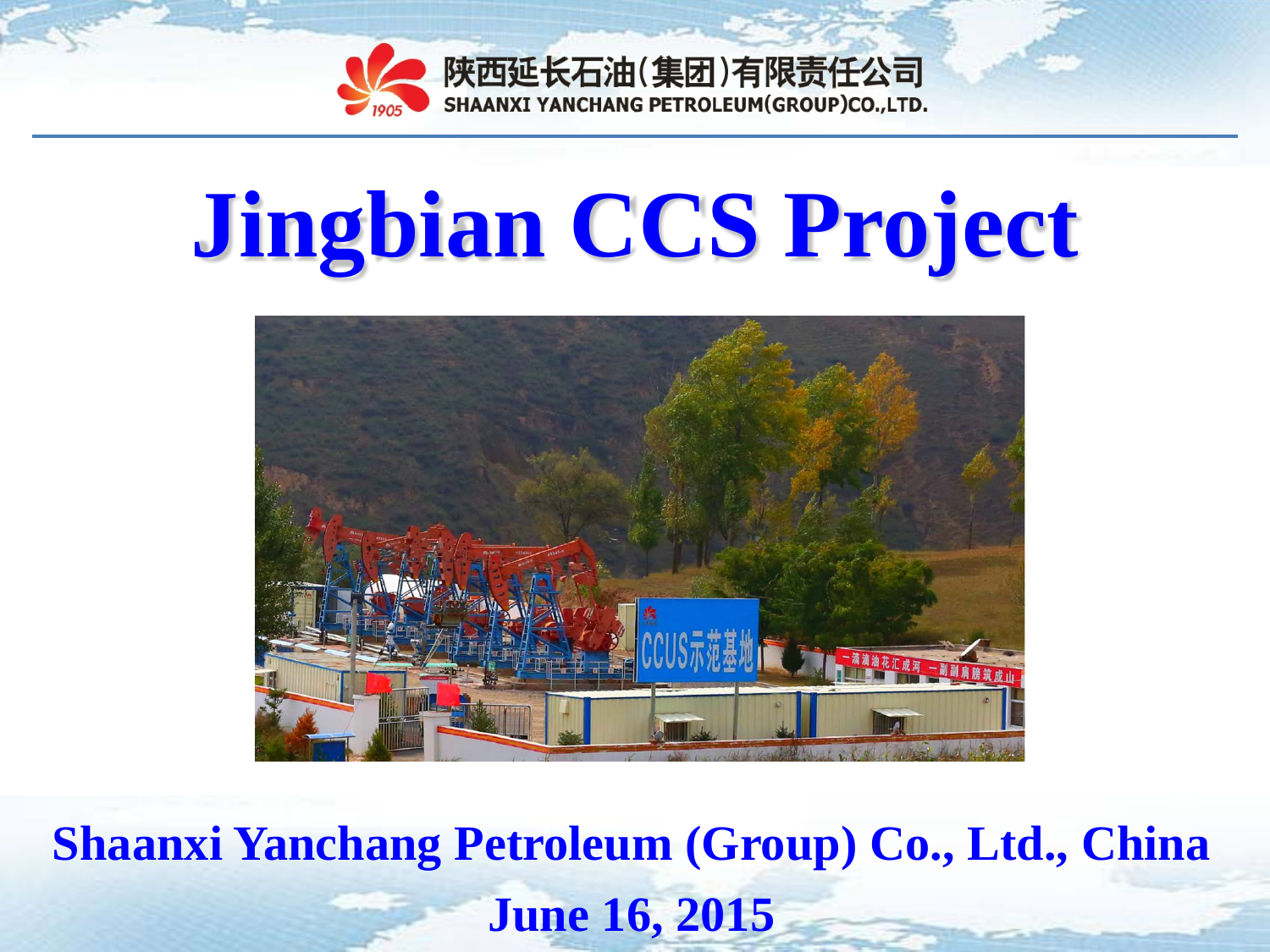

Reviewed and Endorsed Jingbian CCS Project

- Nominated by China and Australia
- Integrated project including capture, transport, storage and MMV
- Pilot-scale project located in Shaanxi Province, China
- Captures  $CO<sub>2</sub>$  from flue gas slipstream of a coal-tochemicals facility (50,000 tonnes per year, increase to 370,000 t/y)
- Transport by tankers and pipeline later on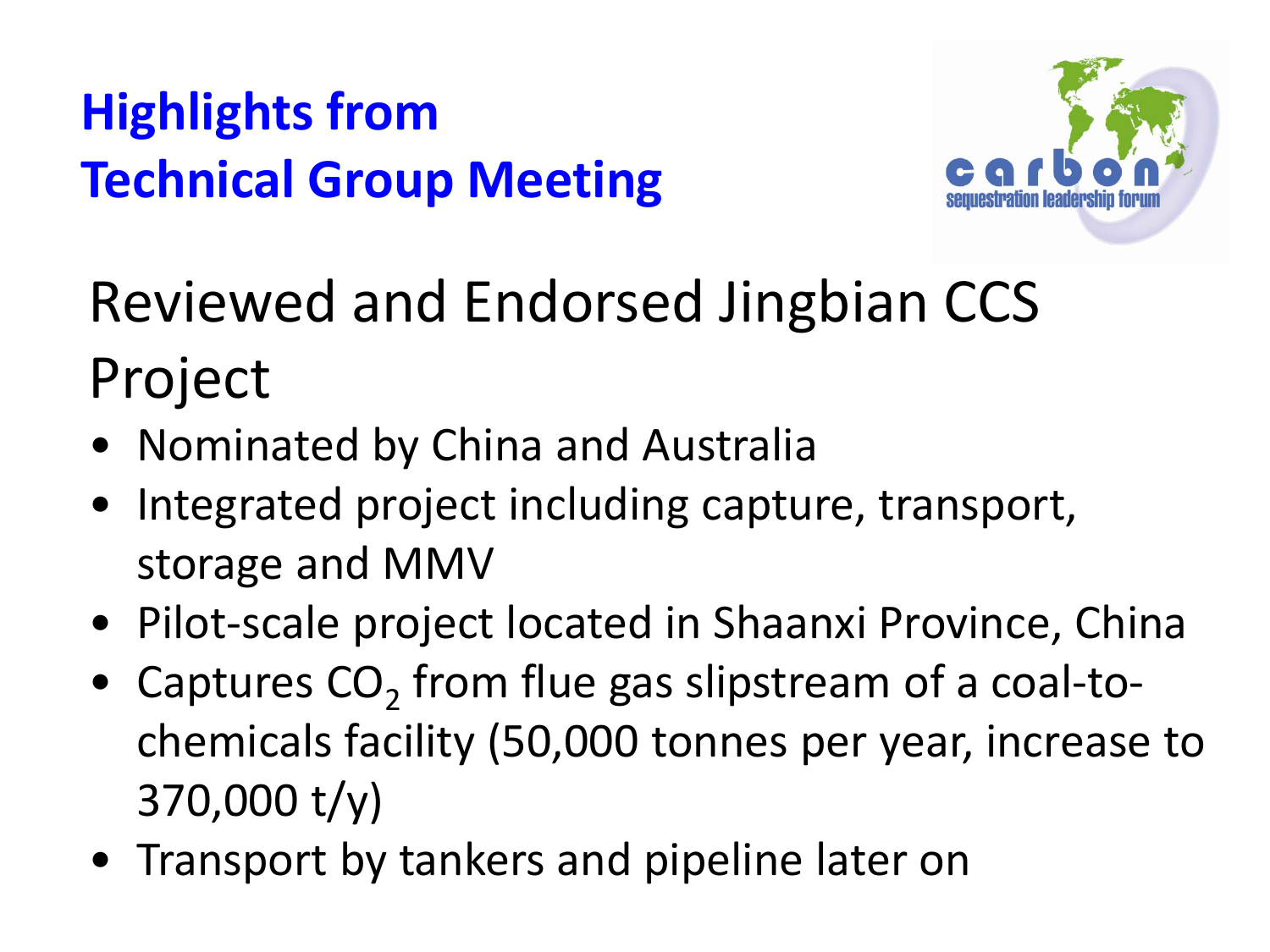

- CO<sub>2</sub> being utilized for EOR at Jingbian Oil Field in Ordos Basin (multiple injection sites)
	- Future possibility for Deep Saline Formation storage
- Project includes integrated MMV system
- Environmental monitoring program included
- Started in 2012
- Now is a suitable time for CSLF recognition
- Supportive R&D going on
- Funding from MOST, NDRC, GCCSI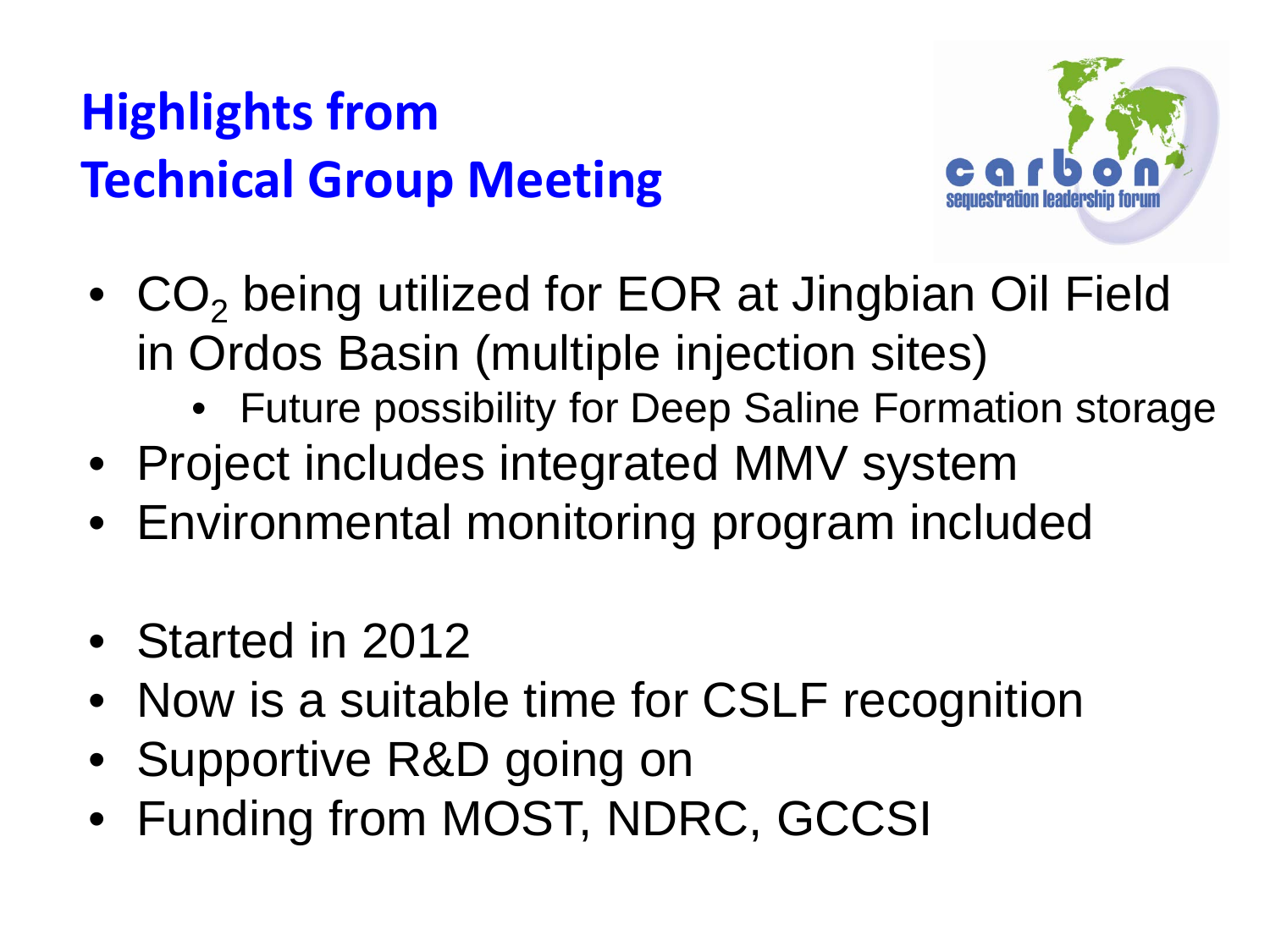

The Technical Group recommends that the Policy Group provide CSLF recognition to the Jingbian CCS Project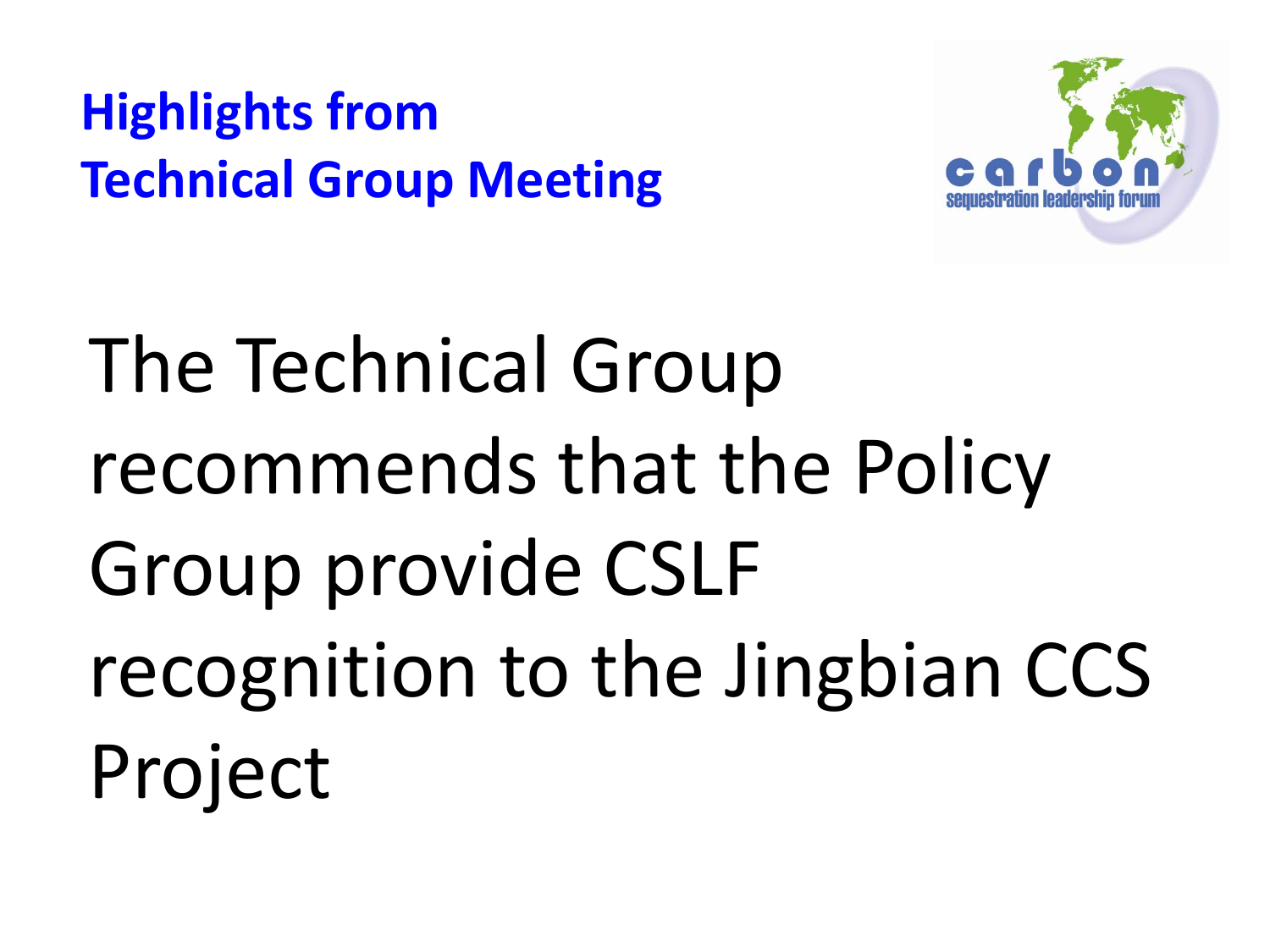

Reviewed initial draft of Technology Roadmap (TRM) Interim Report.

Final version will be a deliverable for 2015 CSLF Ministerial Meeting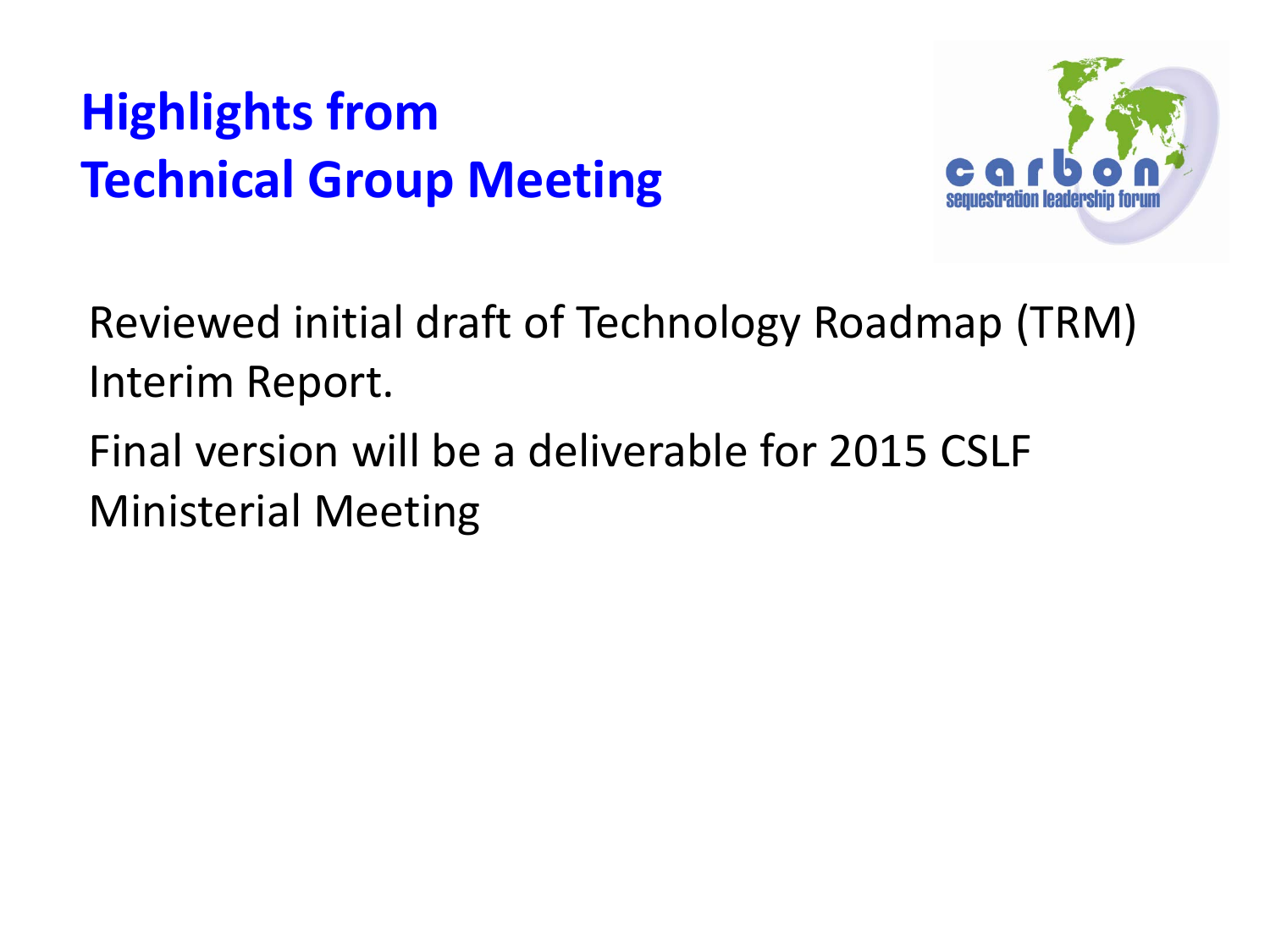

## TRM Interim Report

- 2013 CSLF Technology Roadmap (TRM) was launched at 5<sup>th</sup> CSLF Ministerial Meeting in November 2013.
- An objective of 2013 TRM was to answer three key questions:
	- What is the current status of CCS technology and deployment, particularly in CSLF member countries?
	- Where should CCS be by 2020 and beyond?
	- What is needed to get from Point A to Point B, while also addressing the different circumstances of developed and developing countries?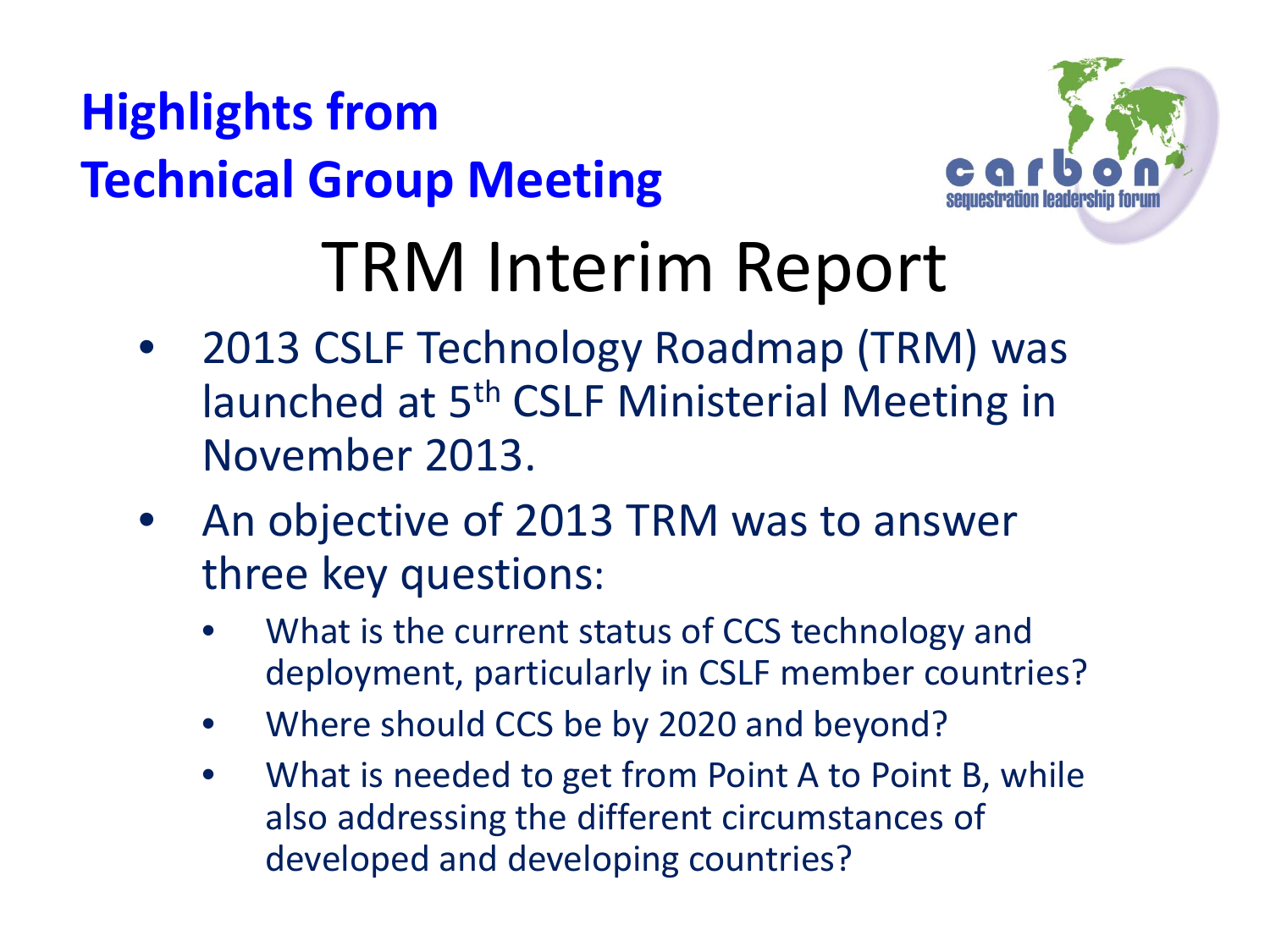

## TRM Interim Report

#### **10 Technology Needs Areas identified in TRM**:

- a)  $CO<sub>2</sub>$  capture in power generation
- b)  $CO<sub>2</sub>$  capture in the industrial sector
- c)  $CO<sub>2</sub>$  transport
- d) Large-scale  $CO<sub>2</sub>$  storage
- e) Monitoring stored  $CO<sub>2</sub>$
- f) Mitigation / remediation procedures
- g) Understanding storage reservoirs
- h) Infrastructure and the integrated CCS chain (capture to storage)
- i)  $CO<sub>2</sub>$  utilization, non-EOR
- j)  $CO<sub>2</sub>$  utilization, EOR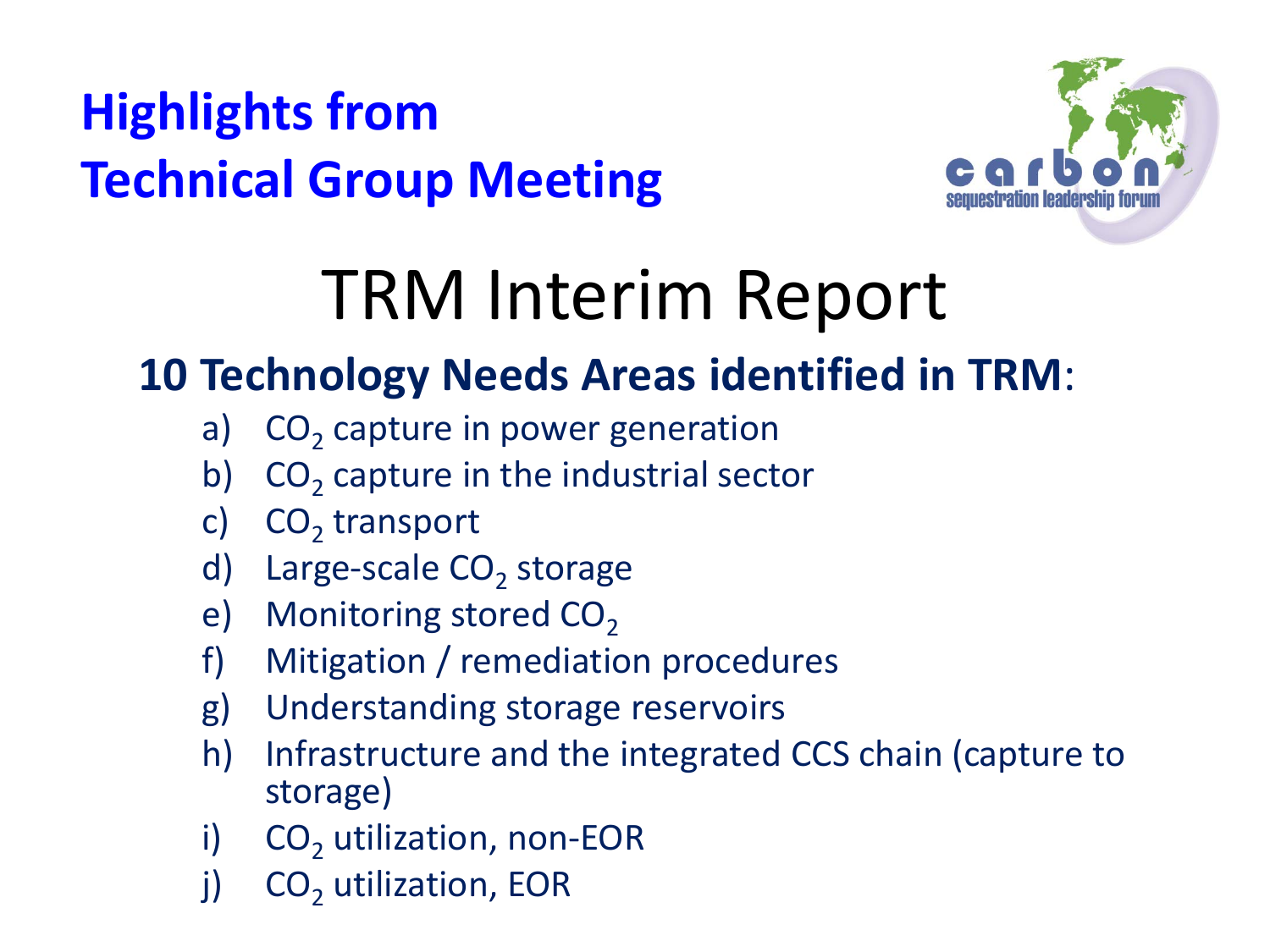

## TRM Interim Report

- Template was developed for gathering information about the progress for the ten technology needs areas identified in 2013 TRM.
- Template was sent to representatives of many different research organizations working on various aspects of CCS.
- 24 responses received 1Q15. Total return on Survey represents viewpoints from 12 countries, 4 continents
- Survey information fed into the draft TRM Interim Report prepared in time for this meeting.
- Technology sections written by PIRT members.
- Final version of this report will be deliverable at 6<sup>th</sup> CSLF Ministerial in November.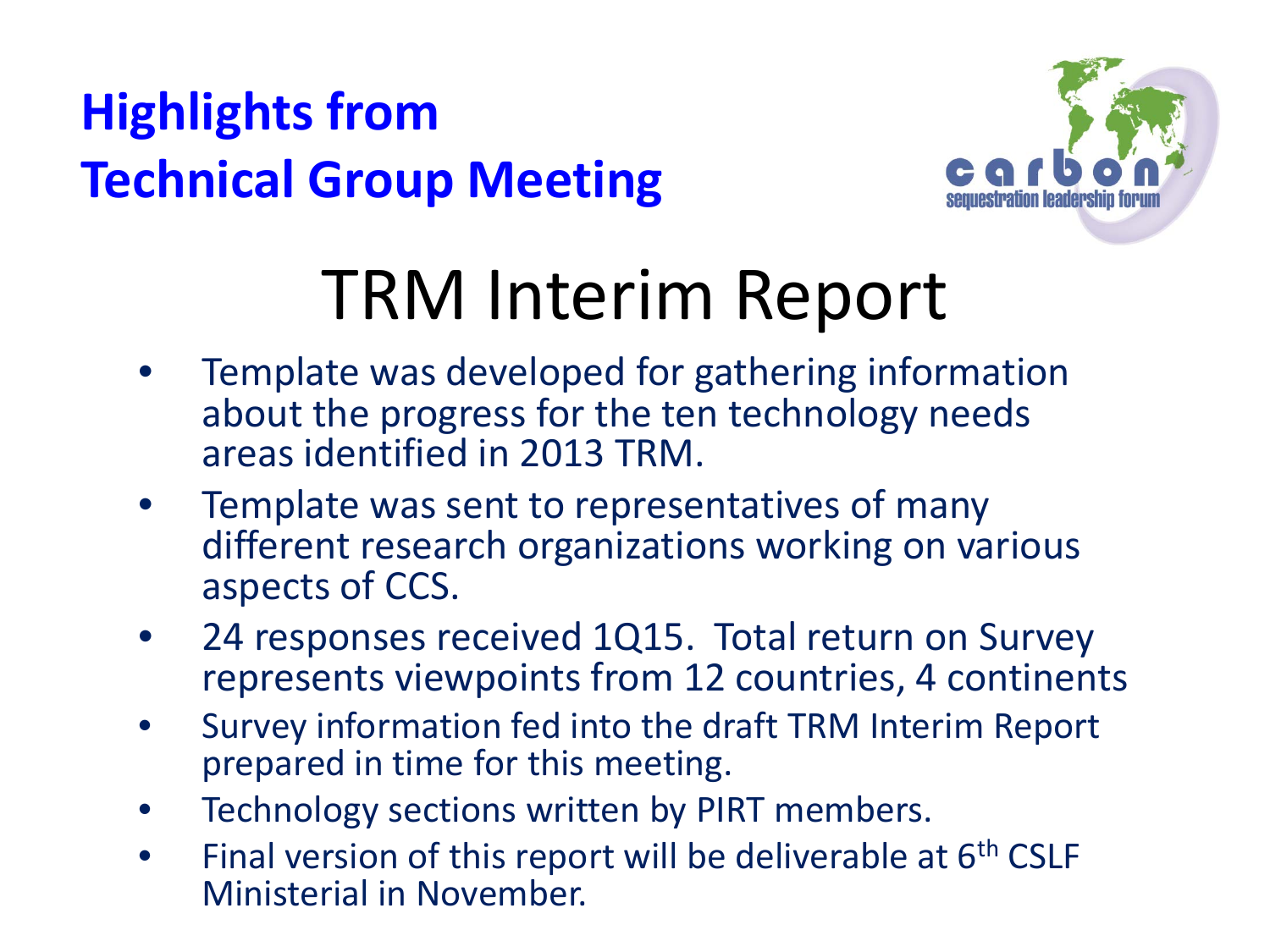## TRM Interim Report **Highlights from Technical Group Meeting**



#### A) CO<sub>2</sub> Capture Technology from Power Industry

- **First generation capture** implementation is showing moderate progress.
- Emerging  $(2^{nd}$  and  $3^{rd}$  generation) capture implementation is showing moderate to slow progress.
- Most commonly cited barriers are economics and policy. High cost, moderate public funding and limited regulations and incentives were cited.

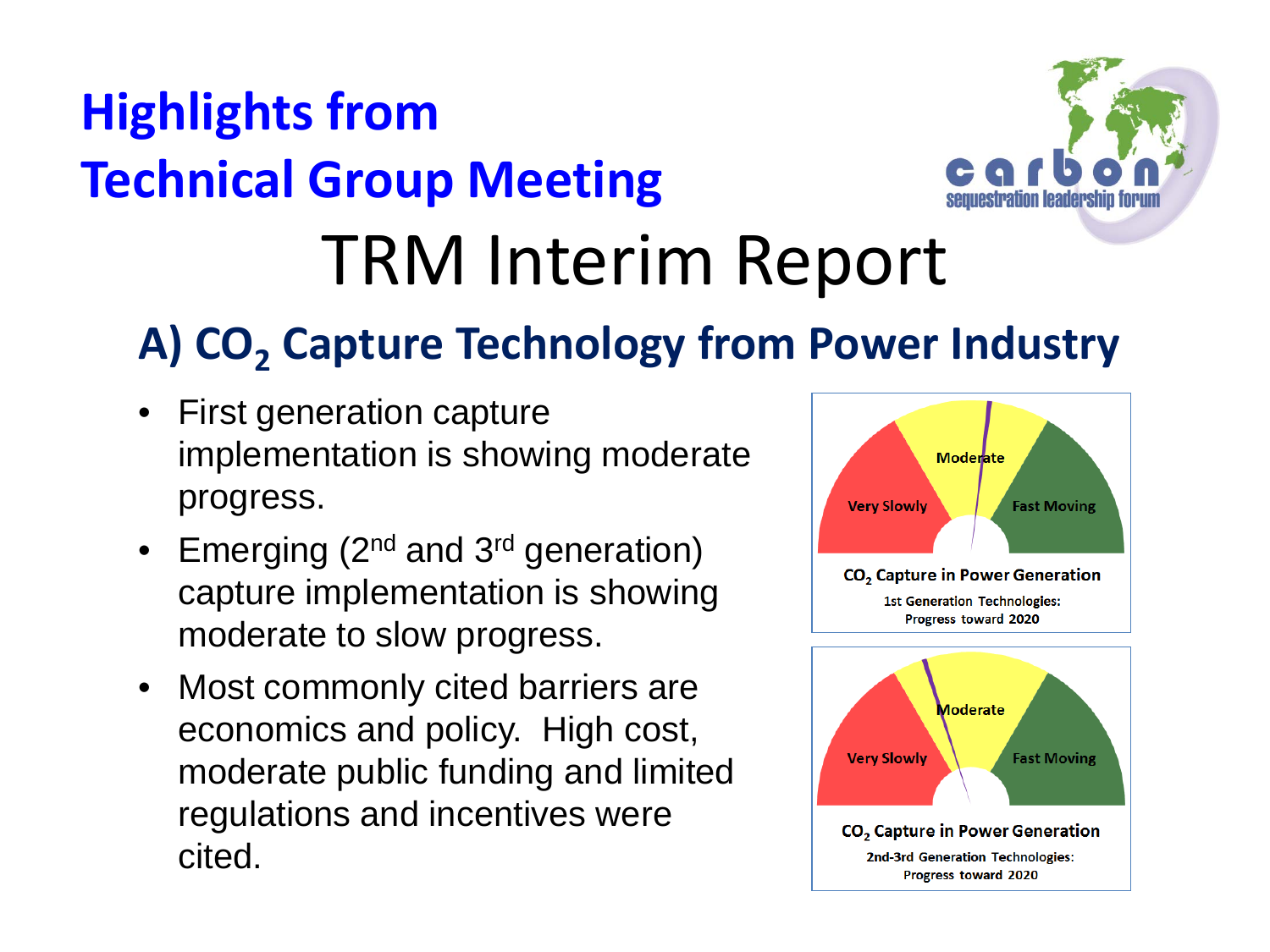## TRM Interim Report **Highlights from Technical Group Meeting**



#### **E) Monitoring Technologies for CO<sub>2</sub> Storage**

- First generation monitoring technologies for  $CO<sub>2</sub>$  storage are showing moderate progress.
- Emerging  $(2^{nd}$  and  $3^{rd}$  generation) monitoring technologies for  $CO<sub>2</sub>$ storage are showing moderate progress.
- Most commonly cited barriers are economics and policy. Lack of largescale test sites and the fact that most technology development and field tests are government-funded were commonly cited issues.

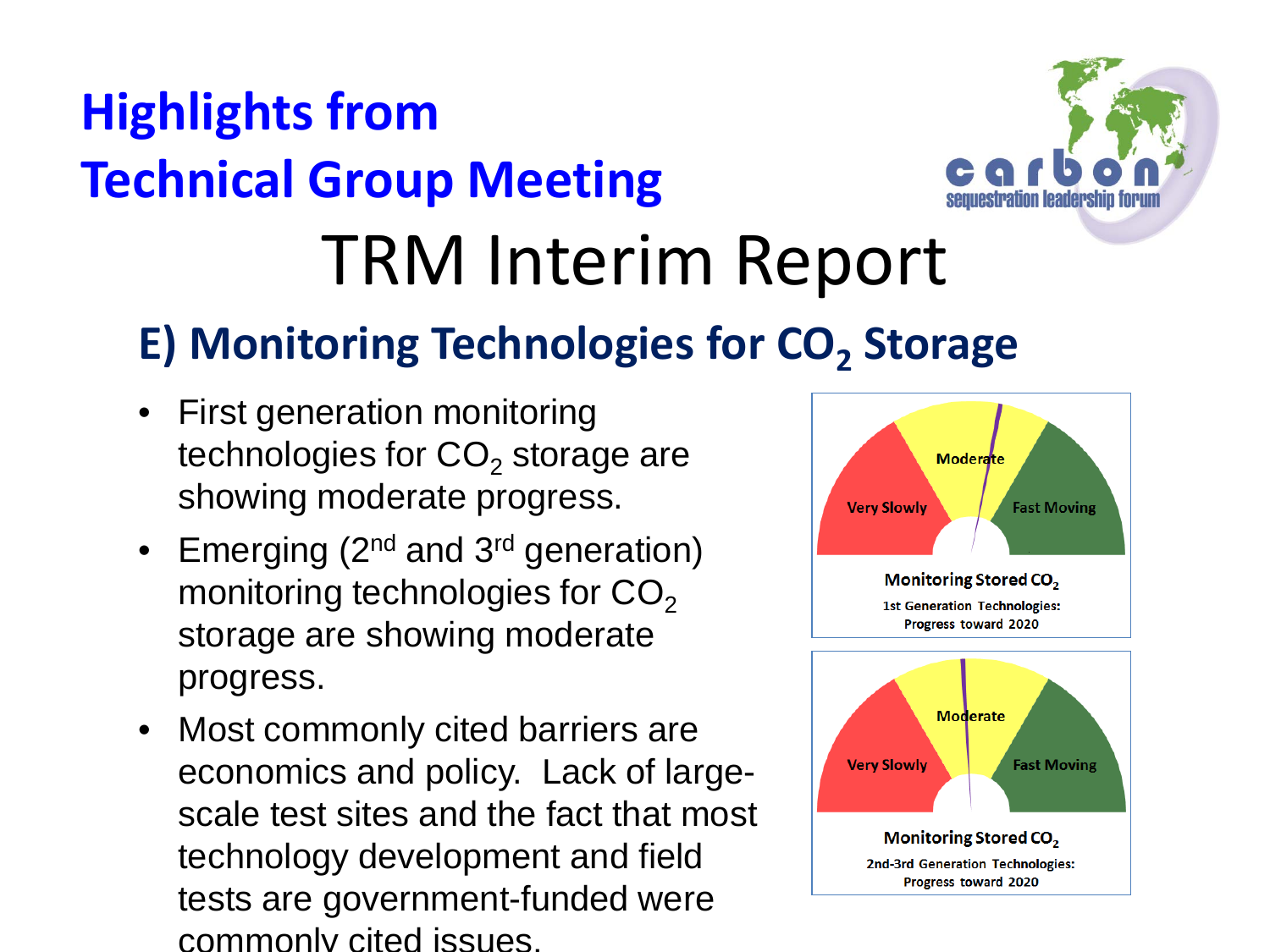

## TRM Interim Report

#### **Outcome of discussion in the TG:**

- Based on discussion in TG, document will be redrafted to emphasize current technology status
- 2<sup>nd</sup> and 3<sup>rd</sup> generation has no meaning for several of these topics. Remove  $2^{nd}$  and  $3^{rd}$  generation figures.
- Add new figures giving the status of the technologies, based on expert assessment
- Secretariat will do initial rewrite and send to PIRT for comments.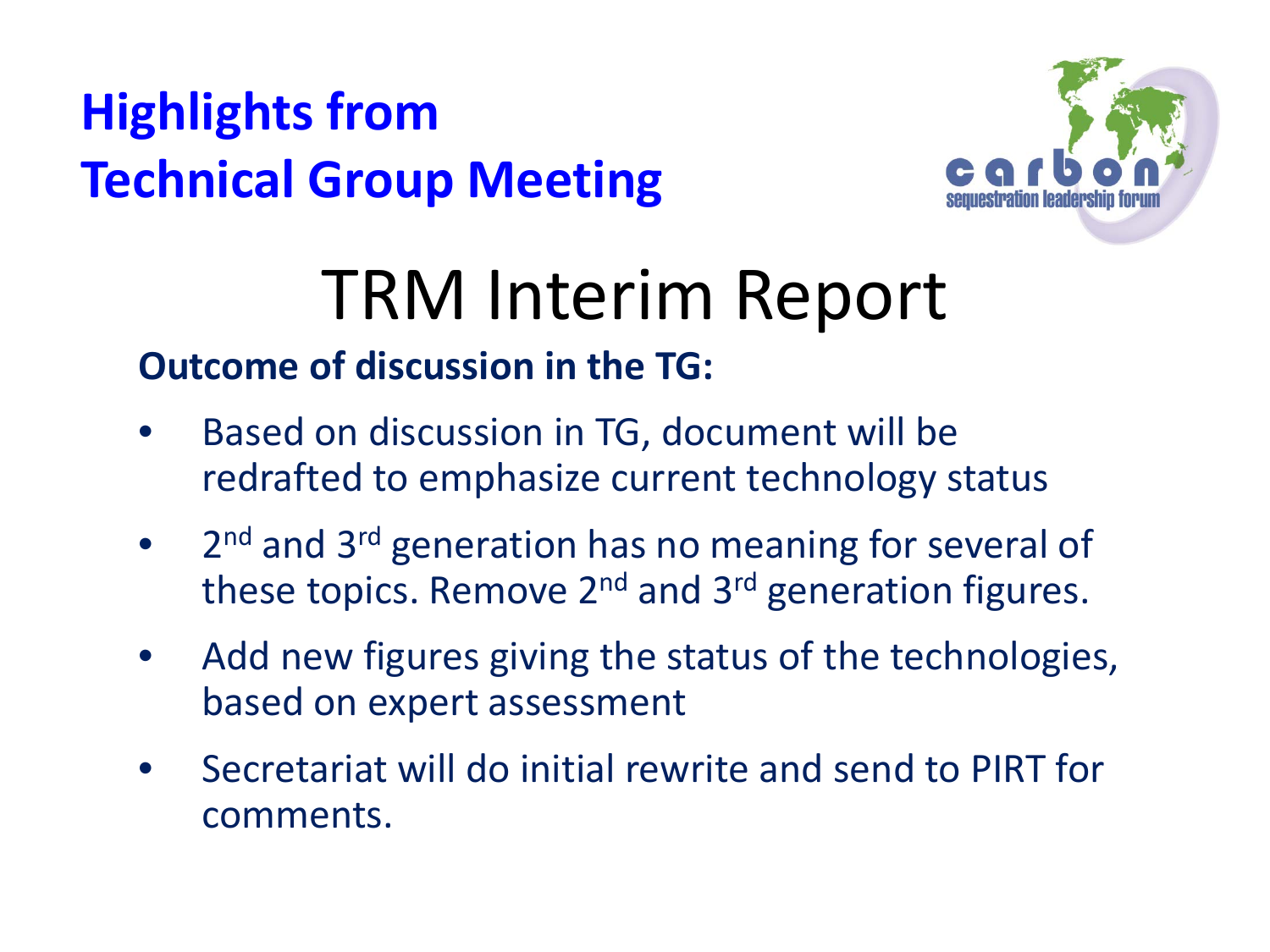

## TRM Interim Report

**Conclusions**:

- Except for a very few niche industrial sector applications, for 1<sup>st</sup> generation technologies, none of the ten technology needs areas perceived as progress being 'fast moving'.
- Progress for  $2^{nd}$  and  $3^{rd}$  generation technologies perceived as proceeding at an even slower rate.
- Major barriers for progress are economic, policy, and to a lower degree technology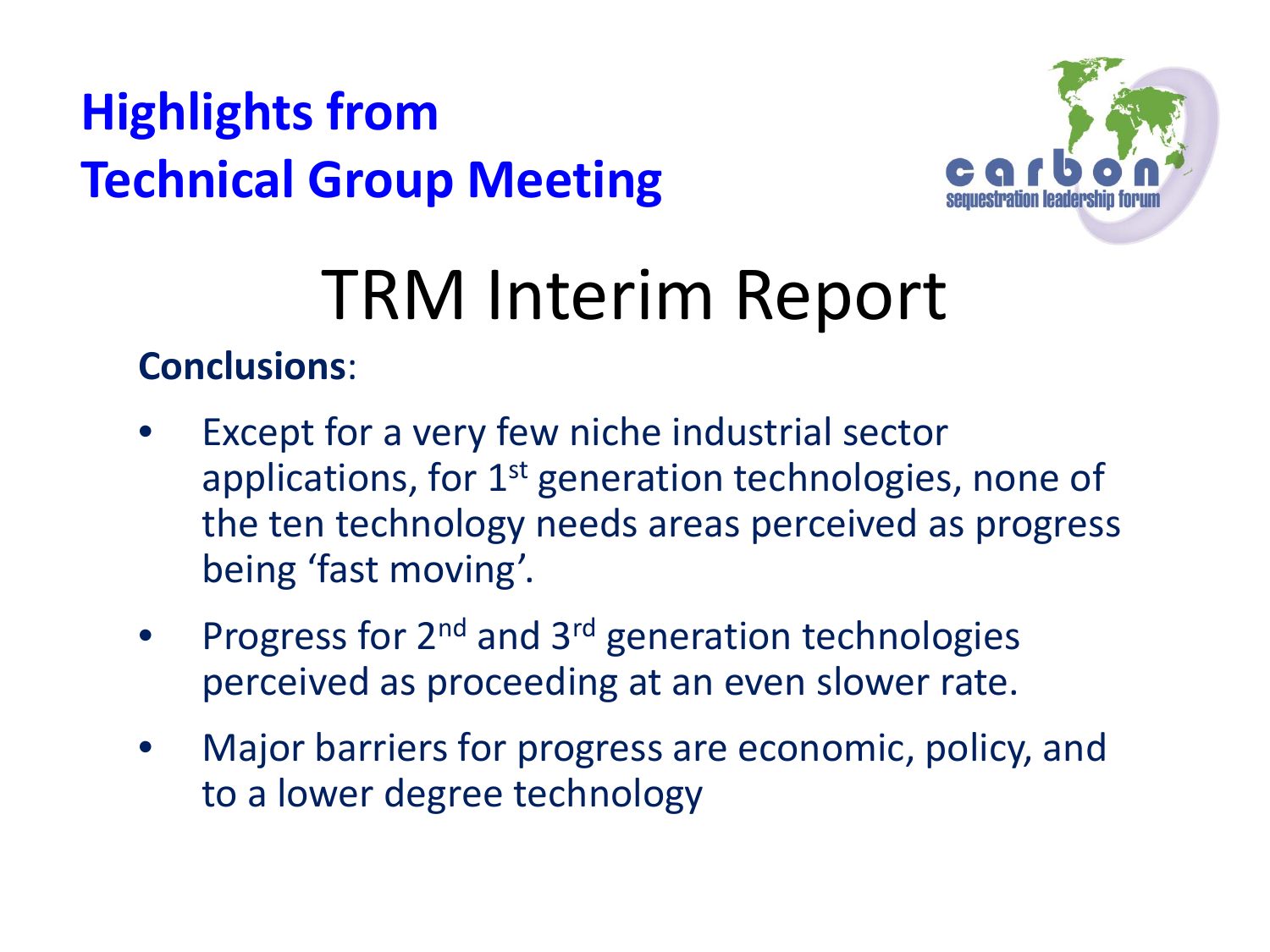

## TRM Interim Report

#### **Conclusions**:

- The 2013 TRM established the year 2020 as an achievable timeframe for demonstration of the 1<sup>st</sup> generation of CCS technologies and 2030 for demonstration of 2<sup>nd</sup> generation technologies.
- Two years later, barriers are still in place that inhibit the accomplishment of these goals.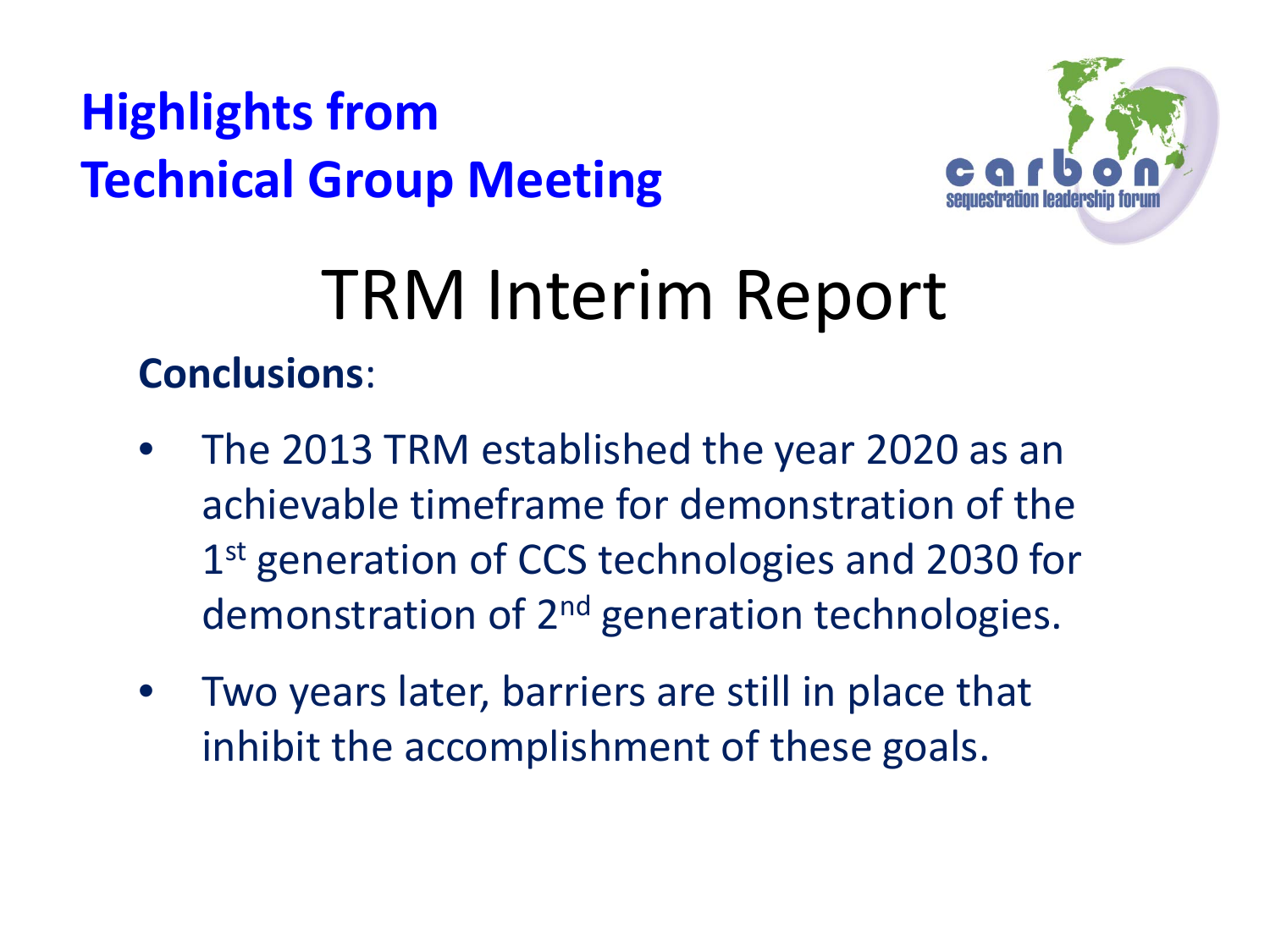

## TRM Interim Report

**Recommendation #1**:

**Concerning economic barriers**, governments should urgently consider methods to assist stakeholders to significantly drive down the cost of CCS deployment, since it is the stakeholders who will be making the majority of the financial investments.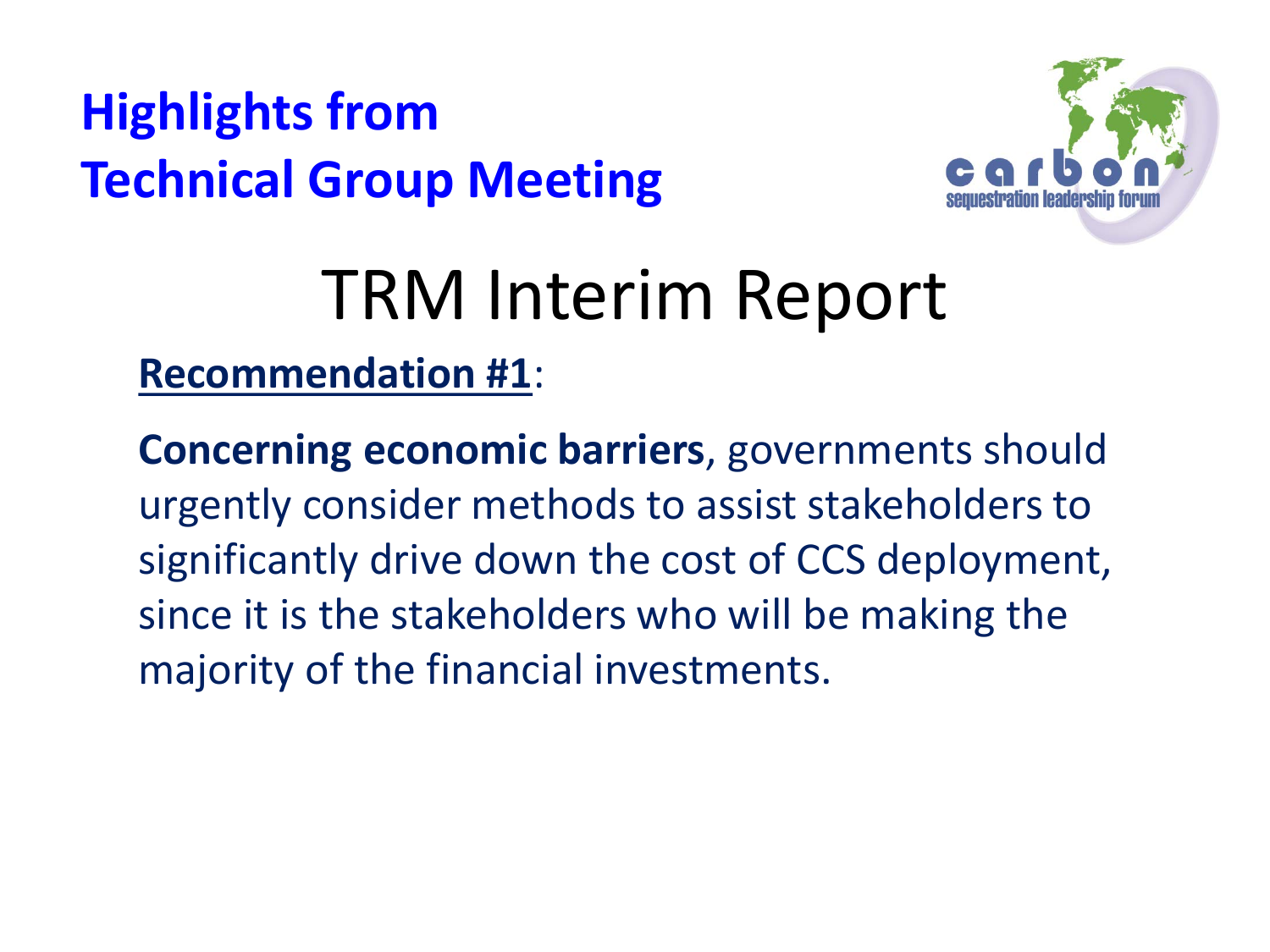

# TRM Interim Report

**Recommendation #2**:

**Concerning policy barriers**, governments should review institutional regulatory policies to identify how these barriers to CCS deployment may be reduced.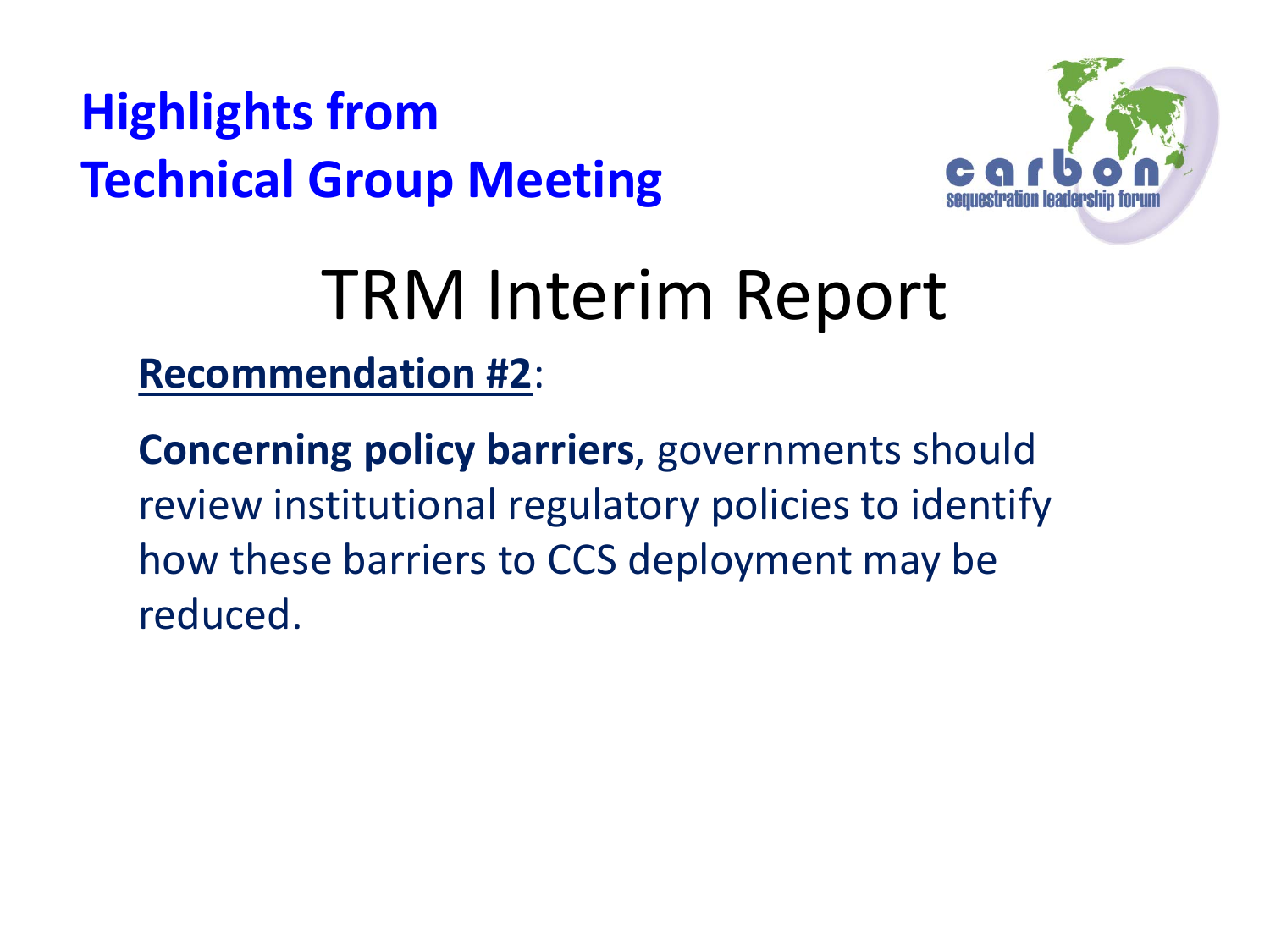

## TRM Interim Report

#### **Recommendation #3**:

**Concerning technology barriers**, stakeholders should increase their mechanisms for sharing best practices, particularly regarding communications, regulation and cost reduction, and pledge to engage in publicprivate partnerships to encourage the development of additional demonstration projects and facilitate the development of CCS projects internationally.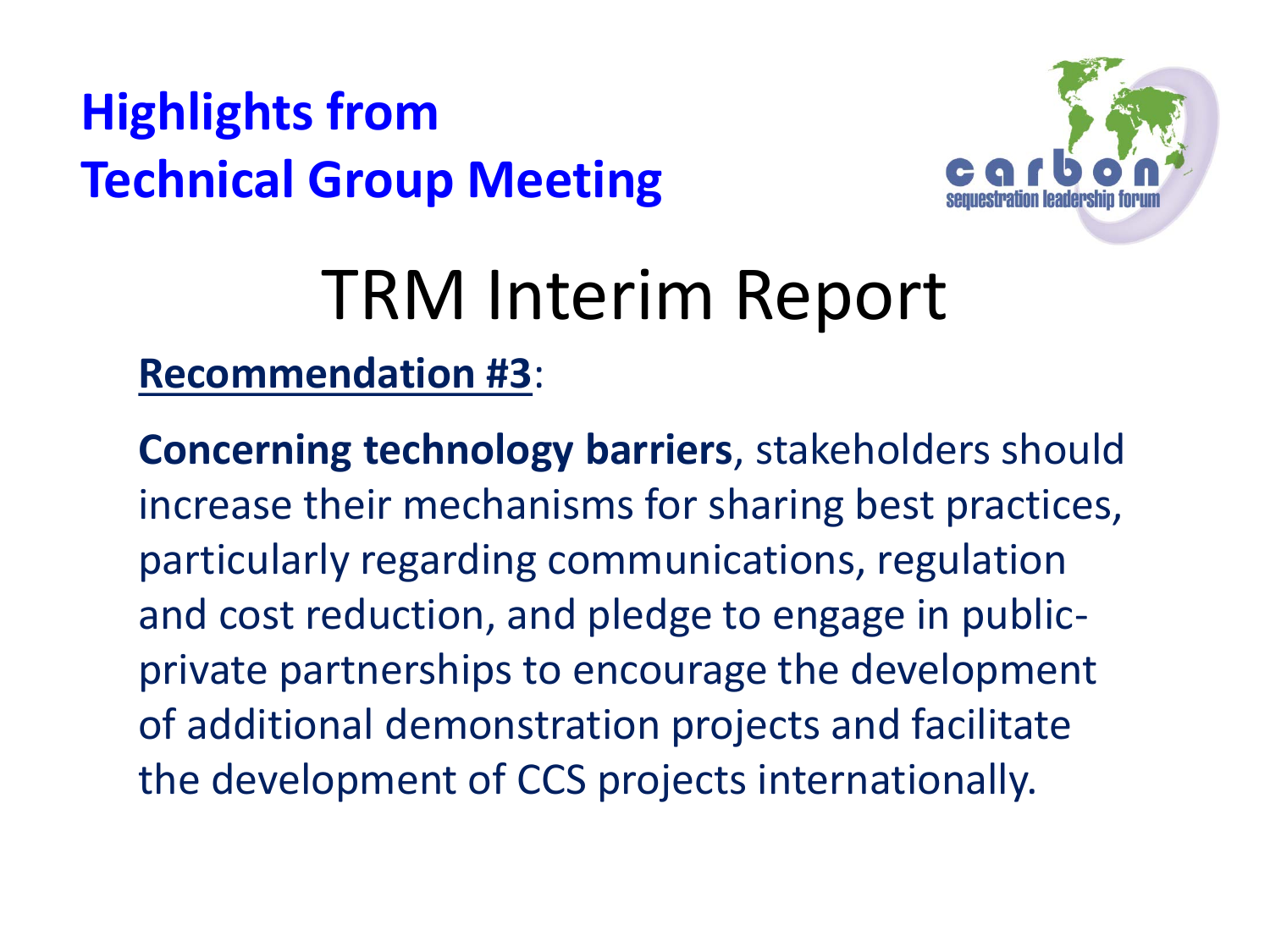

- Reviewed progress of the joint Policy-Technical task force on Supporting Development of 2nd and 3rd Generation Carbon Capture Technologies
- Will be presented later today.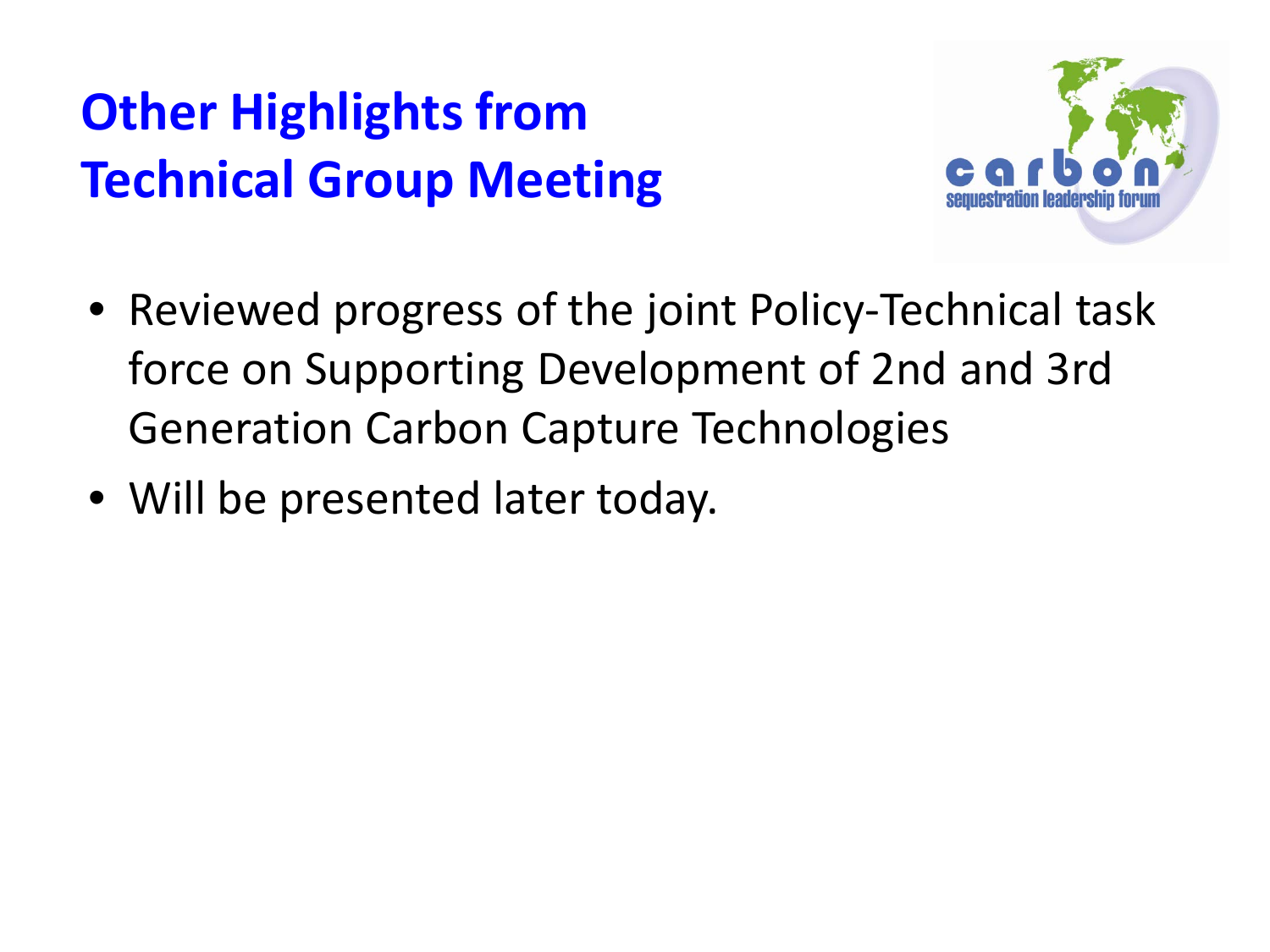

- Task Force on Sub-Seabed  $CO<sub>2</sub>$  Storage will have final report by the CSLF Ministerial Meeting
- Task Force on CO<sub>2</sub> Storage Efficiency in Deep Saline Aquifers has authored a paper for the *Journal of Greenhouse Gas Technologies*
- Formed a working group to develop new activities for the Technical Group's Action Plan
	- Australia, Norway, Saudi-Arabia, UK, US, and Japan (invited). Secretariat will coordinate.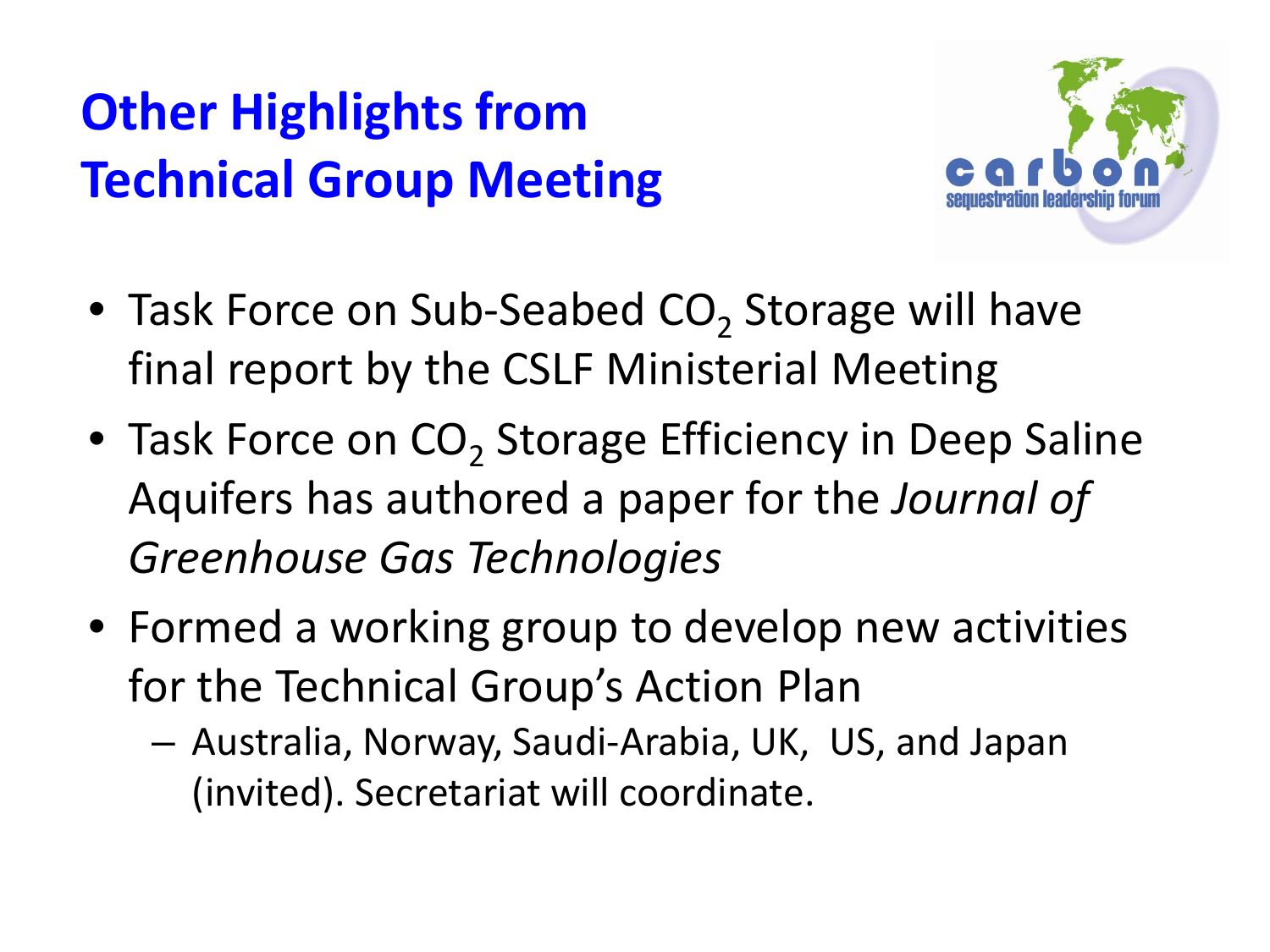

Technical Group meeting was very content-rich, and included:

- *Overview of CCS activities in Canada*
- *Coal industry perspectives in a CCS-enabled environment*
- *Review of Phase 3 results from CSLF-recognized CO<sub>2</sub> Capture Project*
- *Report on the ISO and its CCS-related activities*
- *Presentation on the outlook for improved carbon capture technology*
- Update on the International CO<sub>2</sub> Capture Test Centre Network
- *Presentation on an enzymatic technology for low-cost CO<sub>2</sub> capture*
- *Presentation on Aquistore Project early experiences*